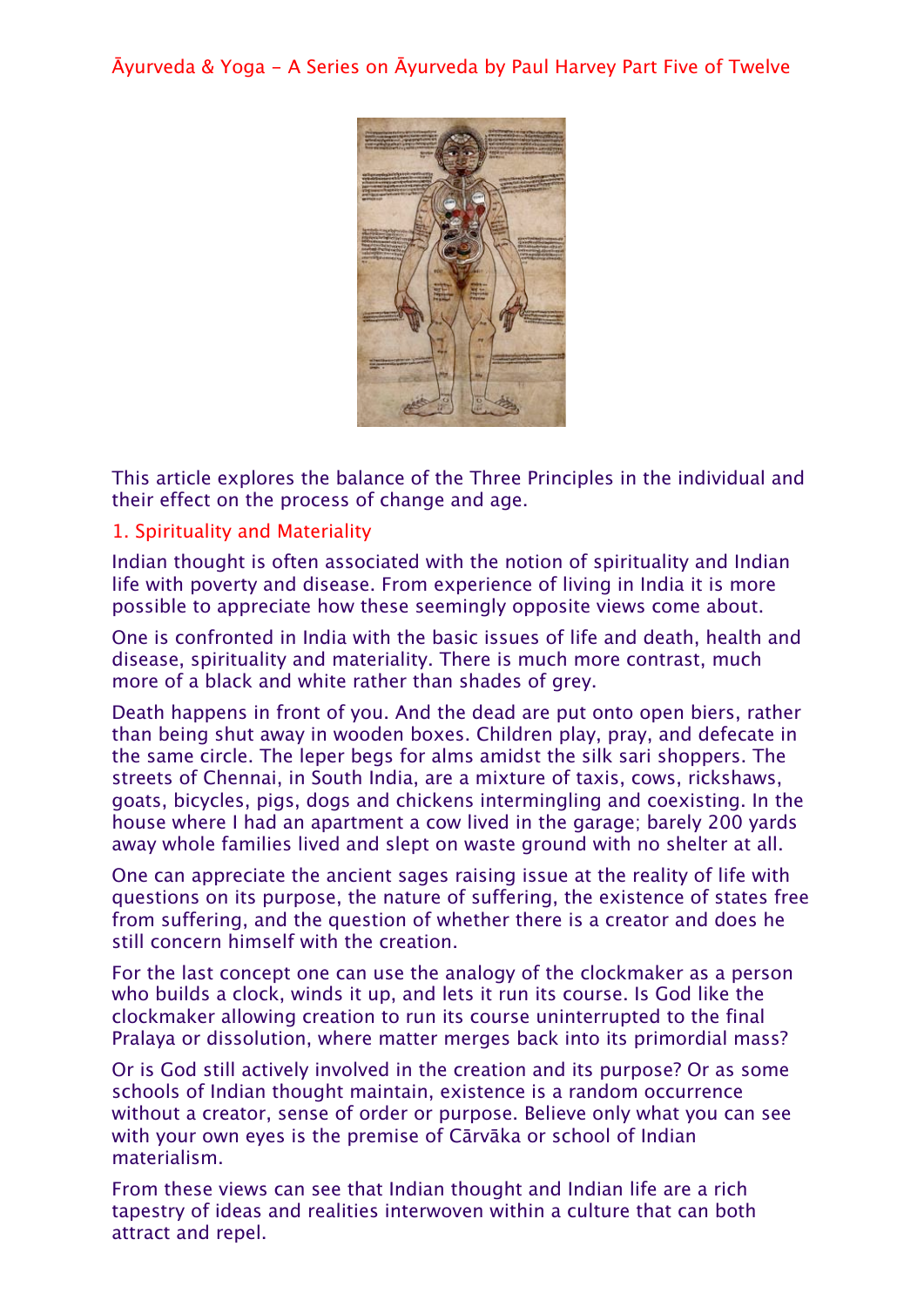## 2. Well-Being and Life

We have also seen from earlier articles that the subject of well-being was considered to play and relevent role in the development of religious experience and the living of family life.

A composition by T Krishnamacharya, the Yoga Rahasya (Secret of Yoga) presents in a very practical way the problems encountered during the family years and the role for Yoga in helping to deal with these situations.

It tells of different types of practice for different stages of one's life. Here the family life is very important and yet so much energy is used in protecting the partner, the children, the grandparents, the relatives, the workers, the beggars, the family cow, that one forgets to protect oneself.

This teaching tells us that the need for Yoga is greater because of the demands of work and family life and thus a greater possibility of loss of contact with the deeper aspects of our psyche, but the time available for practice is less. Therefore at least some Yoga practice, in this case Prāṇāyāma, should be done for one's own benefit and for the benefit of those who depend on you. We must at times do something for ourselves without giving up our responsibilities.

We can see from this emphasis that Yoga has a very relevant role within family life and is not just for the monk or Saṃnyāsi. Another point is that Yoga doesn't advise extremes such as fasting. Remember Yoga practice aims to keep us in touch with our deeper sense of nourishment and any practices which don't have this as their effect should be re-examined.

Yoga doesn't advocate deprivation of things that promote mental clarity and inner well-being, particularly if our Sādhana (practice aim) is within the family cycle. Yoga should bring us closer to life and understanding our relationship with our surroundings, not be a withdrawal and escape from responsibilities and action.

#### 3. Well-Being and the Psyche

In the Yoga Sūtra I 30 Patañjali lists disease as the first of the obstacles that interrupt our efforts to stabilise our mind. Here one can define disease as dis-ease or a state where the person is distracted and uncomfortable. This brings us back to Duhkha and the idea of increasing our understanding of the influence of our surroundings on our sense of well-being. This is the third axiom of Āyurveda "Whatever affects the mind affects the body and vice versa."

Patañjali was well aware of this axiom and went further in explaining what was the cause of the situation that led to the problem. This is why many ideas are suggested to work on different levels for different people at different times.

However he gives a common starting point in the Yoga Sūtra II 16

"Heyaṃ Duḥkhaṃ Anāgatam"

We must respect the past effects, see the current situation and work towards a lifestyle where we are not creating new problems, only resolving any negative effects arising from old problems.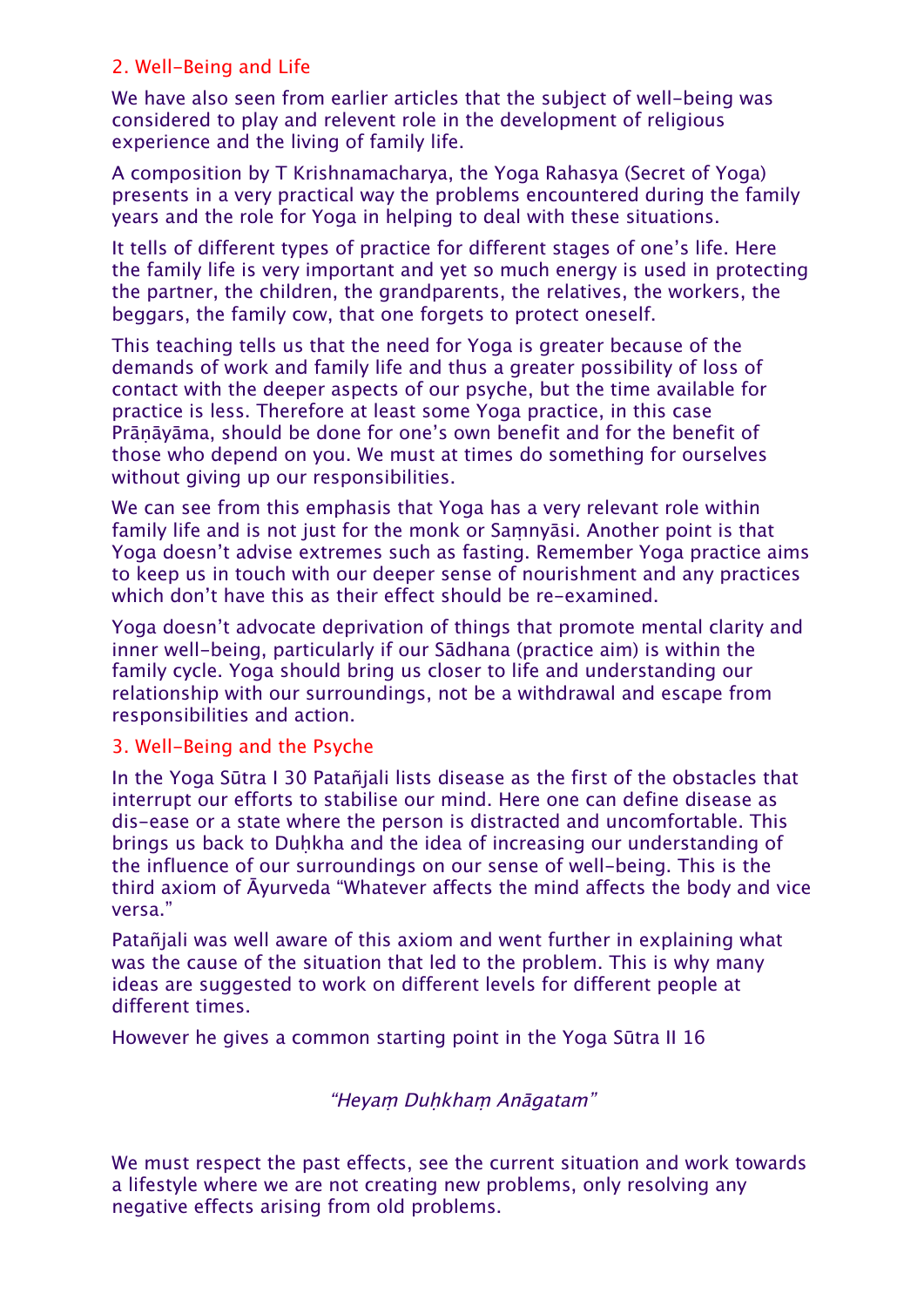#### AYURVEDA AND THE HUMAN CONSTITUTION

Having previously presented some basic ideas on the three principles, Air, Fire and Water, we can move further into how their relationship determines our individual constitution.

Āyurveda tells us that each individual has a matrix of energy and matter unique to their body and mind. Within this pattern we have a state of dominance of one or more the three principles. This is "natural" and unique for each of us and never changes throughout our life, though it can be temporarily disturbed.

One cause of this unique matrix is the state of the principles of Air, Fire and Water in the bodies of our parents at the time of conception. At the moment of union of the spermatozoon with the ovum the constitution of the individual is determined by the permutations and combinations of the energies of Air, Fire and Water within their parents' body.

This setting of the pattern is further compounded but not altered by the lifestyle of the mother during pregnancy. This is why teachings like the Yoga Rahasya are very specific in detailing the care and attention needed for and by the woman towards the developing child. The importance of Yoga practice is emphasised for the growing foetus as well as preparing the woman's body for birth.

The primary characteristics of each principle will be presented. We will see that Āyurveda analyses the individual as a combination of two or more principles. What is important here is to understand the tendencies that arise from this combination and how we can support it through our Yoga practice, actions and living habits.

For instance if Vāta or Air is the dominating principle we can come to understand those situations, foods, actions or even Yoga Āsana and Prāṇāyāma which both aggravate or lessen its dominance. This needs to be further related to the secondary most dominant principle ie Air supported by Fire or Air supported by Water.

In Āyurveda there are seen to be seven primary combinations that determine individual constitutions:

| $\mathbf{1}$   | Vāta - Air                              |              |
|----------------|-----------------------------------------|--------------|
| $\overline{2}$ | Pitta - Fire                            |              |
| $\overline{3}$ | Kapha - Water                           |              |
| $\overline{4}$ | Vāta + Pitta                            | $Air + Fire$ |
| 5              | Pitta + Kapha                           | Fire + Water |
| 6              | Vāta + Kapha                            | Air + Water  |
| $\sqrt{ }$     | Vāta + Pitta + Kapha Air + Fire + Water |              |
|                |                                         |              |

However, among these seven general types there are innumerable subtle variations that depend upon the combination of the various aspects of individual constitution such as body frame, colour, hair, nails, pulse, appetite, sleep patterns, dreams, mind, elimination, to name a few.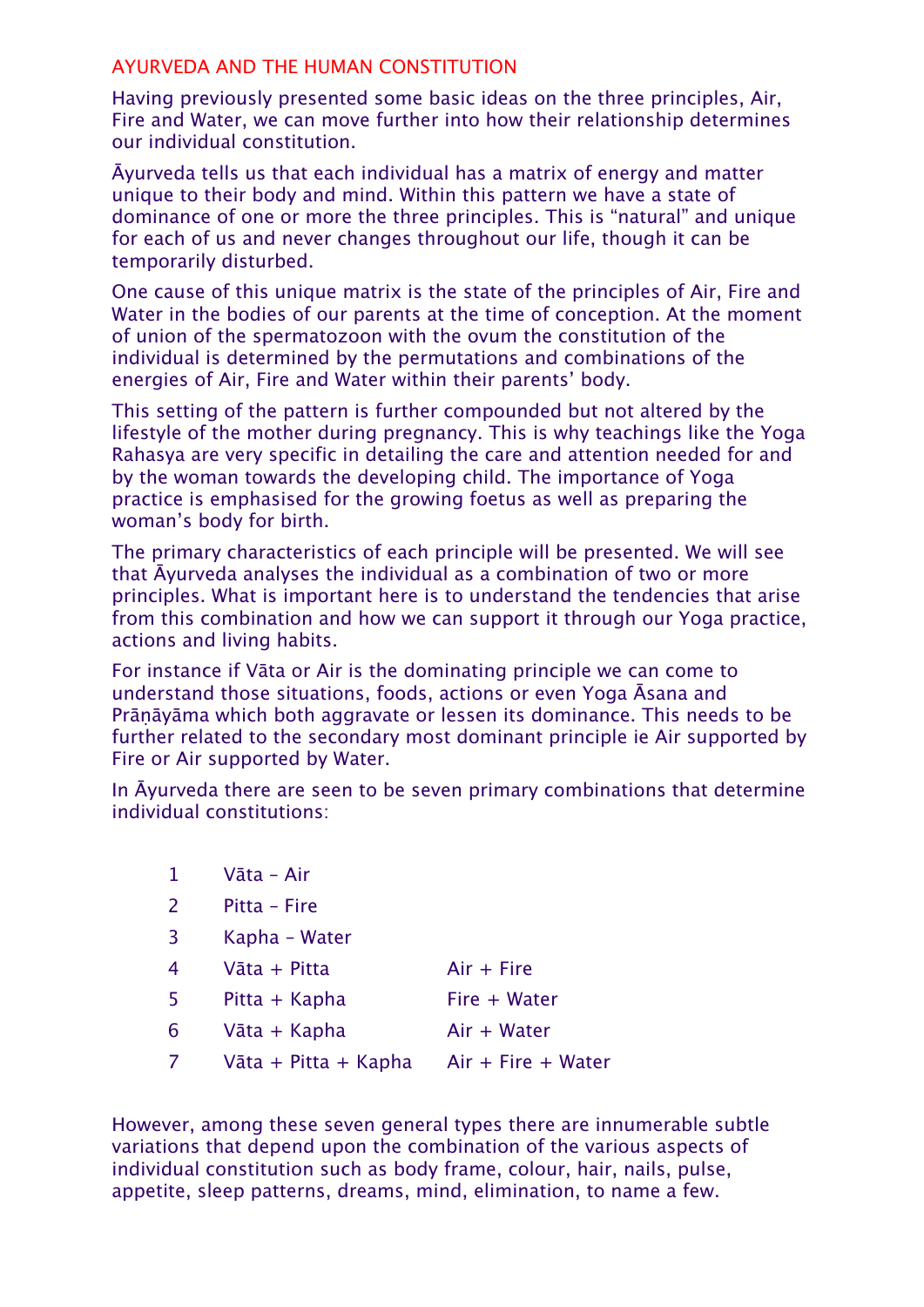#### THE THREE PRINCIPLES AND THE INDIVIDUAL

Looking at each principle we will see the characteristics associated with that principle. It must be realised that the description reflects the pure aspect of that principle and no person is composed of one principle only. Each person is a combination of two or more principles with one as a predominant influence.

Furthermore the system may become disturbed not in the dominant principle but in the secondary principle. This someone who is Pitta dominant with Vāta as the secondary principle may experience disturbances in the functions of Vāta within the system.

Because of this Pitta may then become disturbed in the sense that wind disturbs and dissipates fire. For example trying to cook on an open fire on a windy day affects the intensity of the fire and thus its ability to cook well.

Here the starting point to restore our personal constitutional matrix is to reduce the impact of the wind or Vāta on our system and through this containment of the wind the fire can settle back into its core function of, amongst other roles, being able to cook efficiently.

So the aspects listed below are just a few examples and intended as a very general guide to encourage a better awareness of our tendencies, both physiologically and psychologically.

| HUMAN CHARACTERISTICS AND THE THREE PRINCIPLES |                        |                  |                      |  |
|------------------------------------------------|------------------------|------------------|----------------------|--|
|                                                | Vāta - Air             | Pitta - Fire     | Kapha – Water        |  |
| Frame                                          | Slender                | Average          | <b>Stout</b>         |  |
| Weight                                         | <b>Tends to Under</b>  | Average          | <b>Tends to Over</b> |  |
| Colour                                         | Pale, Grey             | Pink, Red        | Pale, White          |  |
| Hair                                           | Rough, Dry             | Soft, Early Grey | Oily and Dark        |  |
| <b>Nails</b>                                   | Rough, Cracked         | Delicate, Pink   | Smooth, Strong       |  |
| Appetite                                       | Variable, Light        | Good, Excessive  | Slow, Steady         |  |
| Elimination                                    | Dry, Constipated       | Soft, Loose      | Thick, Slow          |  |
| <b>Sleep</b>                                   | Scanty, Unsound        | Light, Sound     | Heavy, Sound         |  |
| <b>Dreams</b>                                  | <b>Flying, Anxious</b> | Fiery, Violent   | Water, Swimming      |  |
| Mind                                           | Restless, Anxious      | Irritable, Angry | Calm, Slow           |  |
| <b>Memory</b>                                  | Poor                   | <b>Sharp</b>     | Good                 |  |
| <b>Activity</b>                                | Over-active            | <b>Focused</b>   | <b>Steady</b>        |  |
| <b>Pulse</b>                                   | Fast, Zigzag           | Moderate, Jumpy  | Slow, Broad          |  |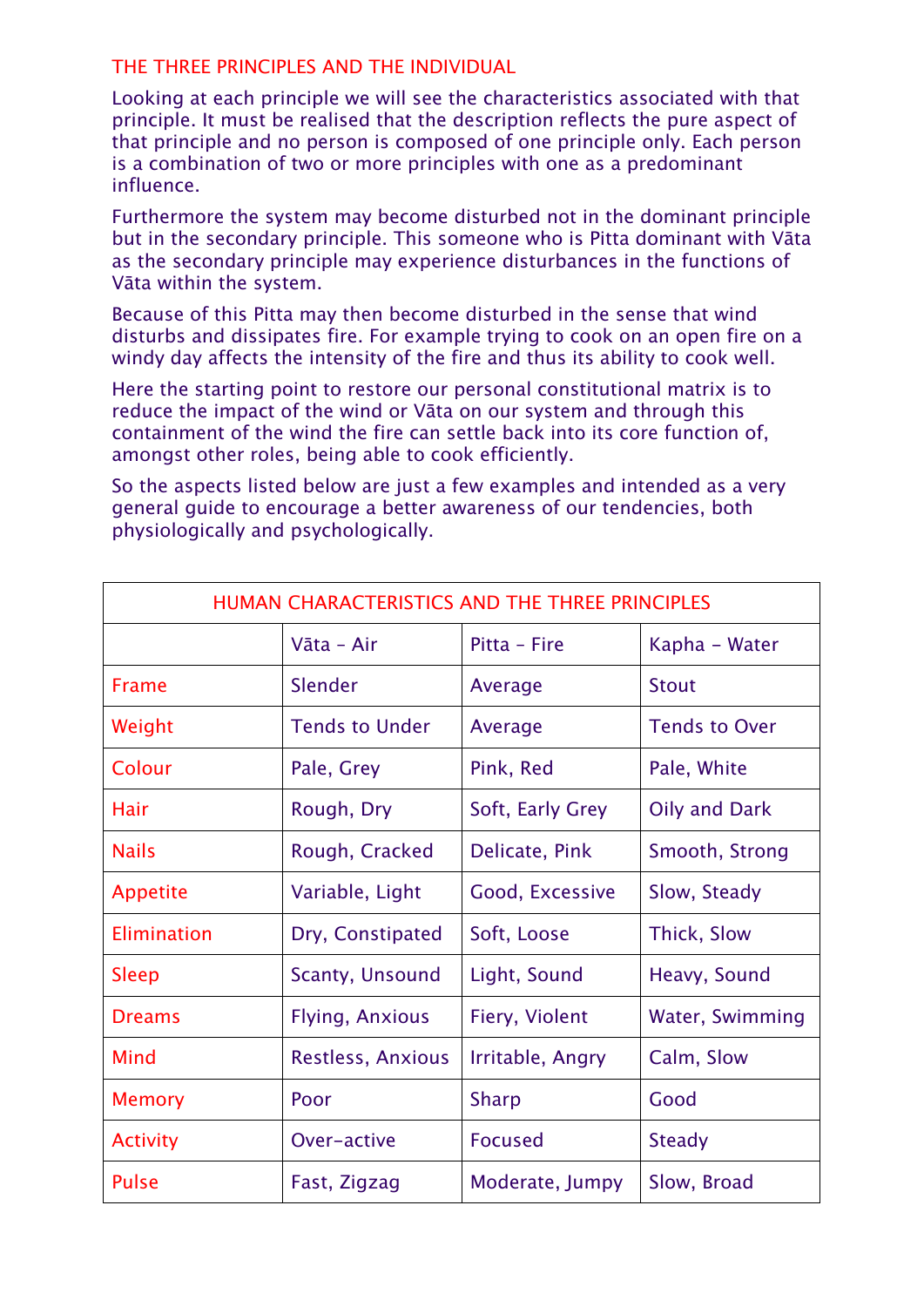### YOGA AND THE HUMAN CONSTITUTION

We can see from these ideas that our individual constitution and its tendencies must be considered in the evolution our Yoga practice.

A group of students could present a myriad of combinations when considered from an Āyurveda viewpoint. Therefore in proposing a practice we must consider the person as the primary focus rather than the technique or posture.

It is difficult to say that a particular practice suits all conditions or individuals. We can see that for some people a particular practice may aggravate a particular principle and therefore add to an already existing imbalance. Or the same practice at certain times may disturb rather than support.

For example for some female students I have proposed four different practices according to the phases of the monthly menstrual cycle. We have the pre-ovulation, the post-ovulation, the pre-menstrual and the menstrual aspects of the monthly rhythm each with their own characteristics and impact on the way that we experience our inner and outer world.

This is why the traditional approach to Yoga was ideally on a one-to-one basis, where the teacher came to know the students very well. From this insight the teacher could propose practices that were personal and related to particular needs and yet also allowed flexibility according to how circumstances changed for that person.

This is why all the teachings stress the importance of a teacher as a guide, a friend and more important a mirror by which we can come to know ourselves at the different levels of body, energy, mind, intelligence and emotions.

So notwithstanding environmental and social changes there are emotional, mental and physical cycles bio-rhythms in our life and we need to have a practice that is sensitive to these patterns and changes with the tides of life.

For instance both Āyurveda and Yoga talk about the three phases of life and how each phase has a particular principle dominant. From this insight the shift in the impact of different principles during the stages of life can supported by a specific direction in one's practice.

# 1 Childhood

During childhood there is an increased intake of external matter to support the process of growth. It is the age of absorption, of learning, of development. The principle of Kapha or Water is linked to the constructive metabolism or anabolic principle.

Therefore the child's diet, actions and practice should focus on developing a healthy body, sharp senses, clear mind and an active interest in the outside world.

The Yoga practice in this phase should be focused on Āsana and in using specific postures and styles of execution that develop strength, agility, sharpness of co-ordination, and maintain the already concentrated field of Prana or bio-energy initiated by birth.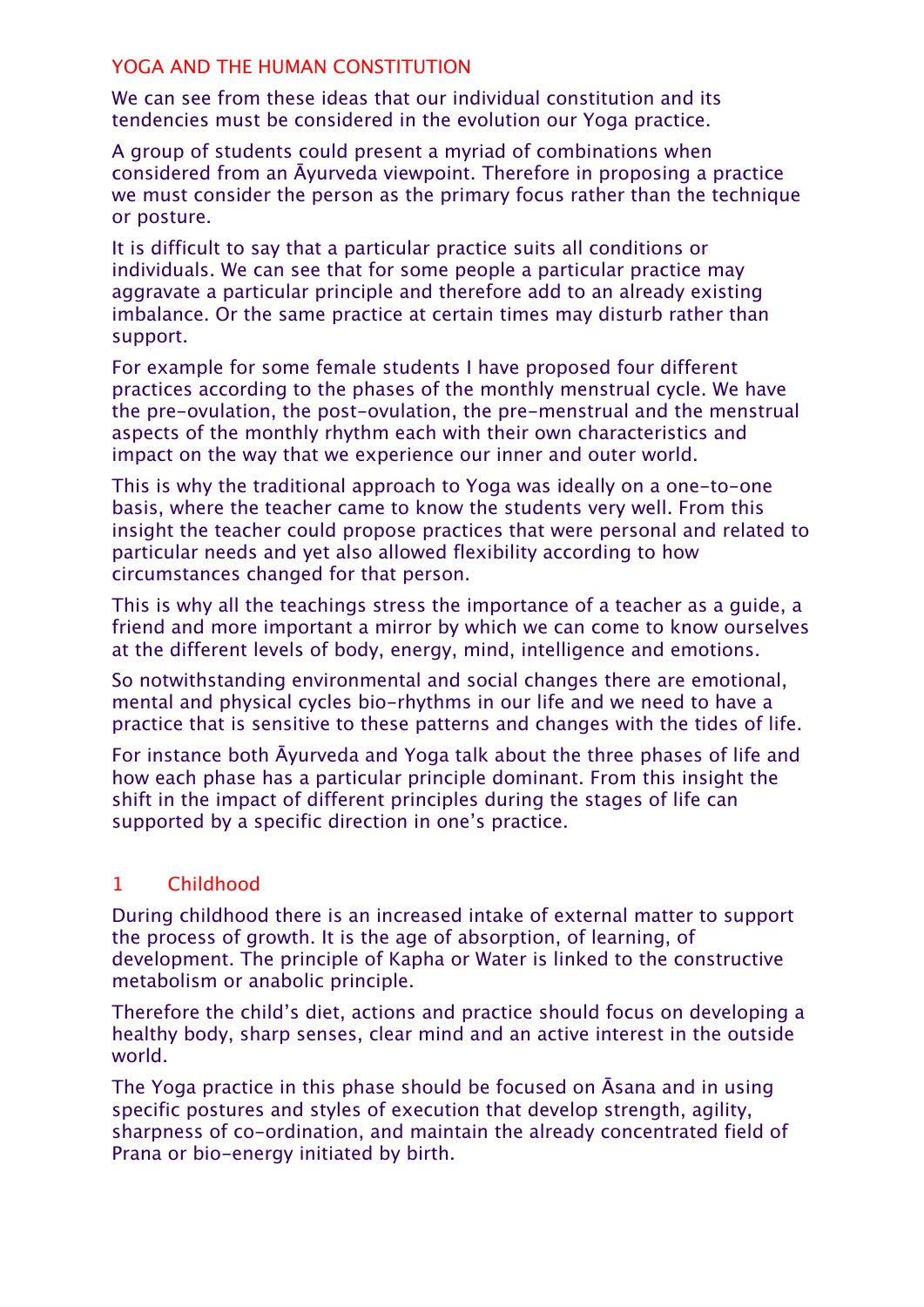# 2 Middle years

During the middle years the growth in childhood has ceased. There is still an exchange between within and without but little obvious change in the physique or intellect.

It is the age of construction, of one's family, profession, and social involvements. Generally we are very involved in the external environment and very active in our work and family.

The principle of Pitta or Fire is linked to metabolic activity for the conversion of energy. Therefore the middle years should focus on sustaining what we have and not letting our health, mental faculties and interest decline as a result of life commitments and their resulting stresses and strain.

The Yoga practice should concentrate on these techniques that allow us to maintain or sustain what we have. We should not lose the assets of childhood. Emphasis is placed on maintaining a strong field of Prāṇa or Bioenergy because it is dissipated by the very activities we find ourselves involved in.

For instance work, social commitments, stress, strain, poor diet, sexual activity, use of social or medical drugs, all weaken our natural concentration of Prāṇa and therefore of mind and finally of body. During these years particular emphasis should be placed on maintaining and refining our Prāṇāyāma practice to help balance the effects of the life patterns are involved in.

# 3 Later Years

In later years there is a gradual withdrawal of the body tissue and diminishing of its power with a deterioration of mental capacity and a flow of matter from interior to exterior. It is a time of gradual withdrawal from life, a movement of matter and energy back to the source from which it emerged.

It is the time of Vāta or principle of Air. There is a release of energy, a destruction of the metabolism or catabolic activity. Our social and work responsibilities have lessened, our Dharma (commitments) towards our family and children have been fulfilled. We are free to prepare for Moksa or liberation from the worldly level of existence and our return to and merging with the source of life.

Yoga sees this as a time of retraction. Whilst understanding that we must minimise the effects of the ageing process our practice must respect that we are moving into this phase of our life and prepare us for the final merging.

Therefore during these years, although maintaining some aspects of the practice from childhood and middle years, the emphasis must be on Dhyāna or meditation on what is beyond the personality and Vairāgya or nonclinging to the more external aspects of our lives.

The movement is from involvement with the eternal to understanding or involvement with that which is within us. This phase is known as the Saṃnyāsi Krama or stage where one surrenders what one has accumulated and moves more towards spiritual rather than material ideals.